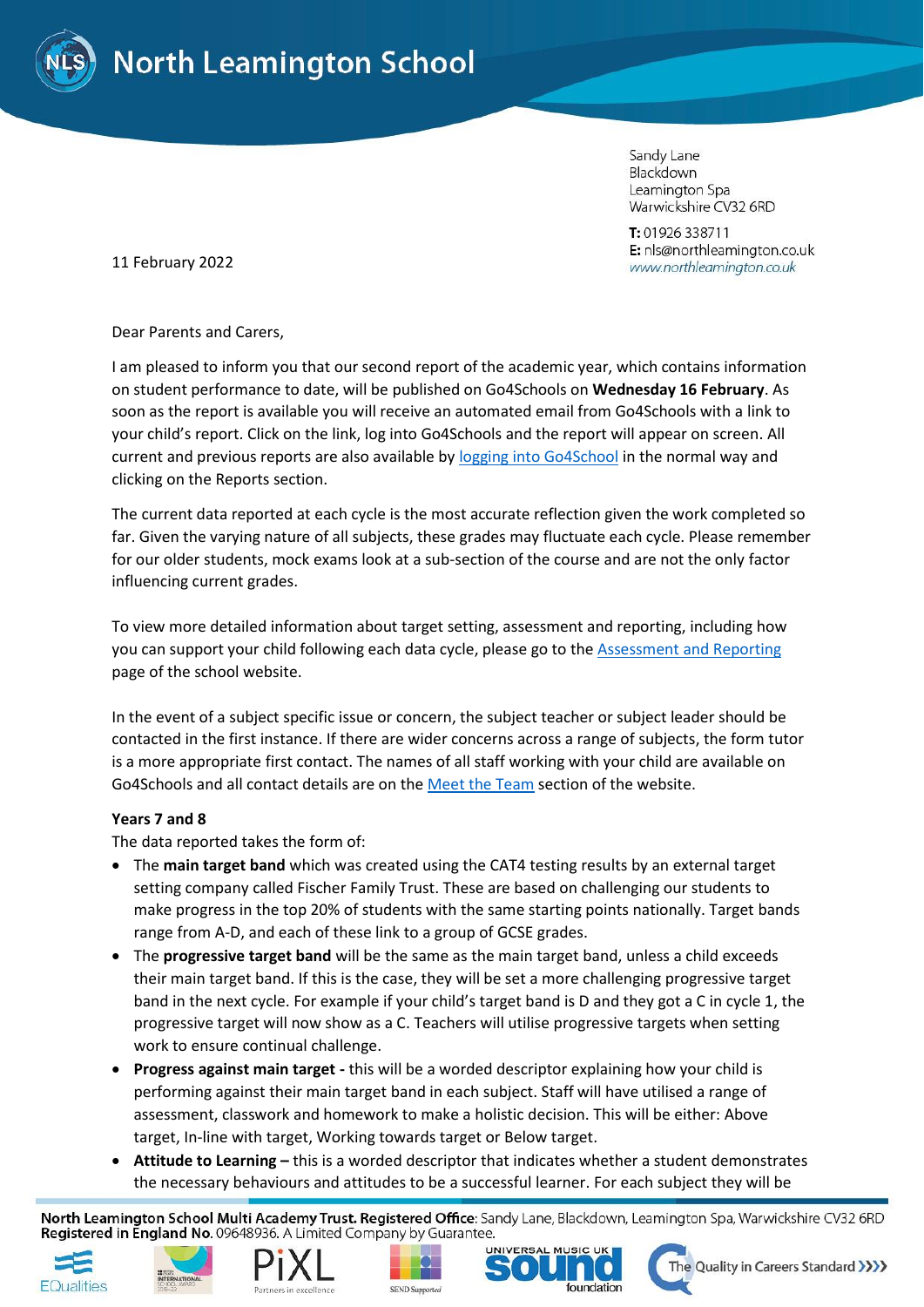given one of the following descriptors: Outstanding, Good, Improvement Required, Cause for concern.

## **Years 9, 10 and 11**

The data reported takes the form of:

- The **main target** which was created using KS2 data by an external target setting company called Fischer Family Trust. These are based on challenging our students to make progress in the top 20% of students with the same starting points nationally.
- The **progressive target** will be the same as the main target grade to begin with, but if a child exceeds their main target grade in years 9 or 10, then they will be set a more challenging progressive target for the next cycle. e.g. if your child has a main target of 5 and got a 6 in cycle 1, then their progressive target will now show as a 6. Learning conversations and subject staff will challenge students to work at this progressive target level or better.
- **Current Grade –** this will indicate the grade that the teacher is predicting your child to get at the end of the course, based on the range of evidence to date and the assumption that they continue to work in the same manner. It will utilise the same possible grades as can be awarded at the end of the qualification.
- **Progress against main target -** this will be a worded descriptor explaining how the current grade compares to the main target in each subject. This will be either: Above target, In-line with target, Below target or Well below target.
- **Attitude to Learning –** this is a worded descriptor that indicates whether a student demonstrates the necessary behaviours and attitudes to be a successful learner. For each subject they will be given one of the following descriptors: Outstanding, Good, Improvement Required, Cause for concern.

## **Years 12 and 13**

The data reported takes the form of:

- The **main target** which was created using KS4 data by an external target setting company called ALPS. These are based on challenging our students to make progress in the top 25% of students with the same starting points nationally.
- The **progressive target band** will be the same as the main target grade to begin with, but if a child exceeds their main target grade in year 12, then they will be set a more challenging progressive target for the next cycle. e.g. if your child has a main target of grade B, but got a grade A in cycle 1, their progressive target will now be an A. Learning conversations and subject staff will challenge students to work at this progressive target level or better.
- **Current Grade –** this will indicate the grade that the teacher is predicting your child to get at the end of the course, based on the range of evidence to date and the assumption that they continue to work in the same manner. It will utilise the same possible grades as can be awarded at the end of the qualification.
- **Progress against main target -** this will be a worded descriptor explaining how the current grade compares to the main target in each subject. This will be either: Above target, In-line with target, Below target or Well below target.
- **Attitude to Learning –** this is a worded descriptor that indicates whether a student demonstrates the necessary behaviours and attitudes to be a successful learner. For each subject they will be

Page **2** of **3**

North Leamington School Multi Academy Trust. Registered Office: Sandy Lane, Blackdown, Leamington Spa, Warwickshire CV32 6RD Registered in England No. 09648936. A Limited Company by Guarantee.